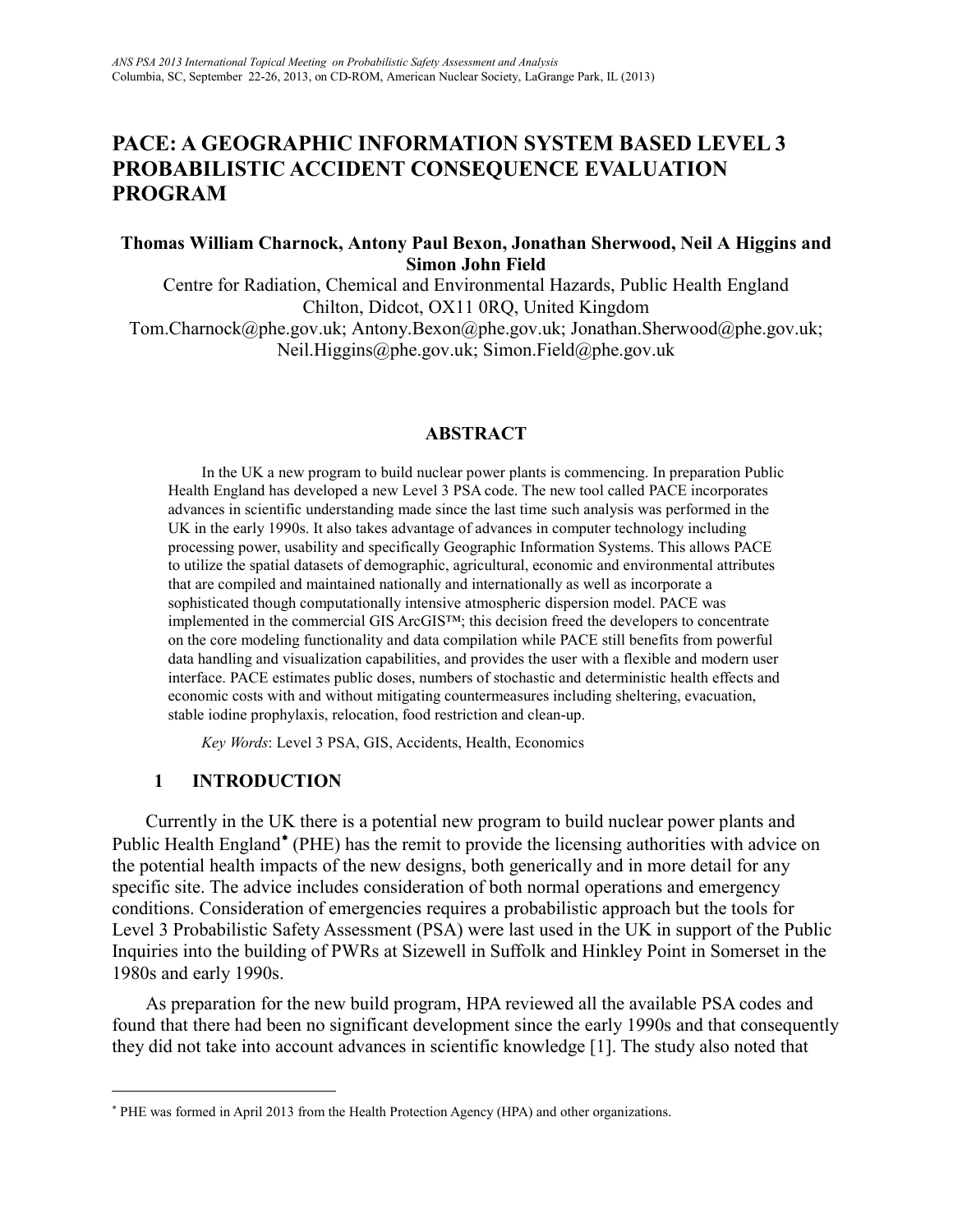since the early 1990s there have been major advances in computer technology including processing power, usability and data visualization capabilities. In addition, increasingly fine resolution electronic spatial datasets of demographic, agricultural, economic and environmental attributes are now compiled and maintained nationally and internationally. With these advances it is possible to perform much more sophisticated assessments on relatively inexpensive computers. As a result of the study a substantial 3-year development program was undertaken to develop a new PSA tool built within a Geographic Information System (GIS).

The new system is called PACE (Probabilistic Accident Consequence Evaluation) and has been used in-house at PHE for more than a year with further development ongoing and a commercial version of the tool scheduled for release in the near future. Although the tool was intended for new build, its development has proved timely for studies of possible accidents at existing facilities undertaken as a consequence of the increased scrutiny of the industry following the Fukushima accident.



## **2 DESIGN AND IMPLEMENTATION**

**Figure 1 The PACE tool bar within the ArcGIS Desktop Software; A PACE calculation grid has been specified on the underlying map.**

At the start of the development the design requirements were identified and the most significant of these were:

- utilization of electronic spatial datasets of demographic, agricultural, economic and environmental attributes,
- incorporation of a realistic representation of atmospheric dispersion using spatially varying meteorological datasets,
- incorporation of the latest scientific understanding of dose assessment including the mitigating effects of countermeasures such as decontamination,
- incorporation of the latest scientific understanding of the relationship between dose and health effects,
- incorporation of the COCO2 [2] economic consequences of accidents model, and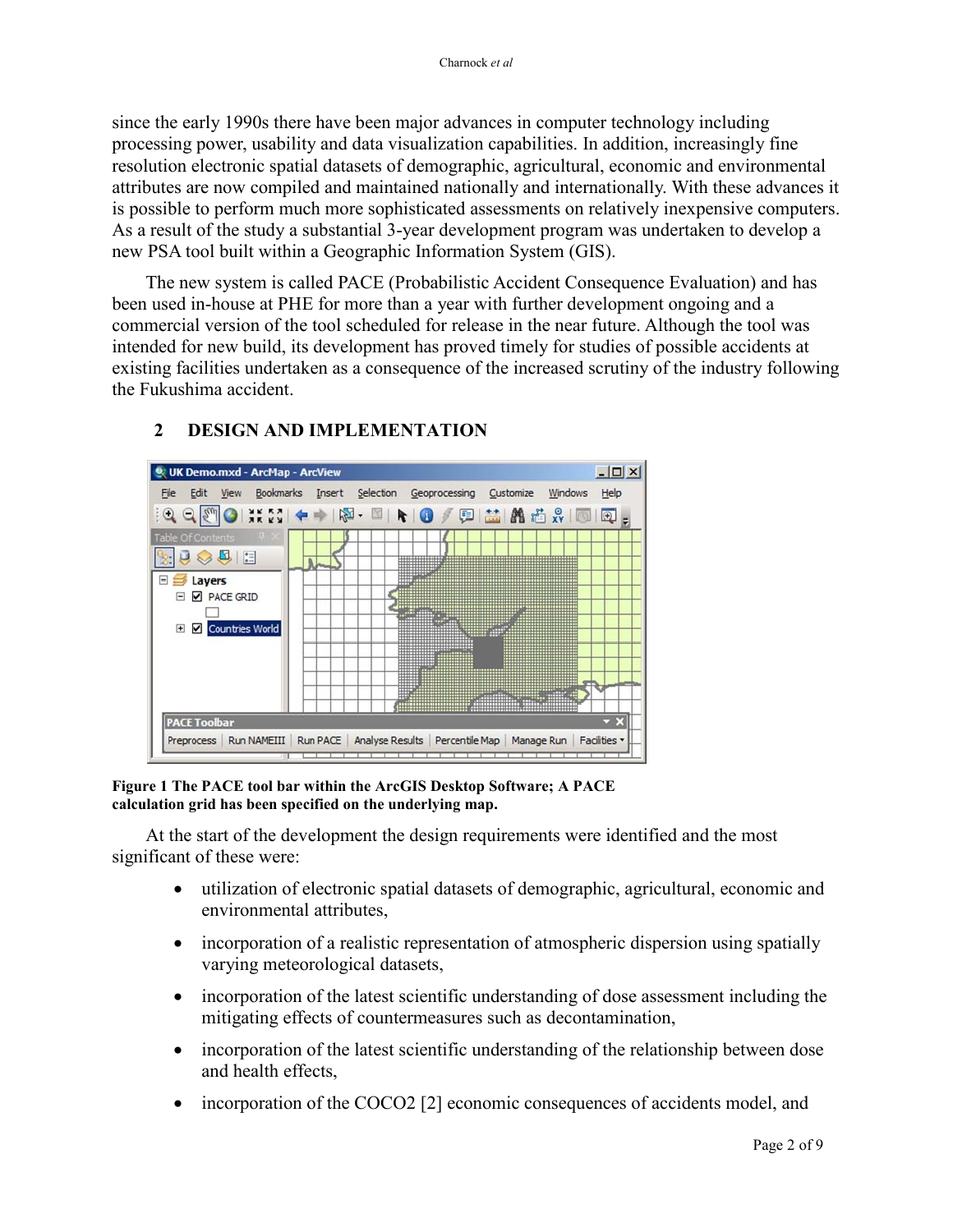• development of a commercial product with a modern user interface including the ability for flexible visualization and analysis of the data.

The requirement to handle large datasets and to implement and incorporate new scientific advances and sophisticated models as well as the imperative to be commercial led to the decision to embed the new PSA tool within a commercially available Geographic Information System (GIS). This approach provides powerful data handling and visualization tools as well as a modern interface in which the user can interact with the maps generated while leaving the developers free to concentrate on the functionality, modeling and data. The GIS chosen was ArcGIS™ [3] which has comprehensive functionality built in, but can also be extended and customized using standard programming tools. The PACE software appears as a toolbar within the ArcGIS desktop interface, Fig. 1. ArcGIS is used by many UK Government departments and agencies and its formats for spatial data have become a *de facto* standard.

### **3 MODELS AND DATA**

The PACE tool is not a single model but a synthesis of several models that represent the impacts on and consequences for people and different parts of the environment. Some models are included explicitly such as those for atmospheric dispersion; while others are included implicitly as data files of model generated parameters such as food concentration factors derived from food chain models.



**Figure 2 Example plumes predicted using the same hypothetical source term under different meteorological conditions. The values of an endpoint, for example dose, under any particular condition can be extracted to construct an estimate of the probability density function over all meteorological conditions for each grid square.** 

The PACE probabilistic approach is simple and straight forward. The input is a source term giving the amount of different radionuclides released in different phases and at different heights; generally the output from a Level 2 PSA. The PACE model is run for a large number of different meteorological sequences sampled to be representative of a dataset of historical meteorological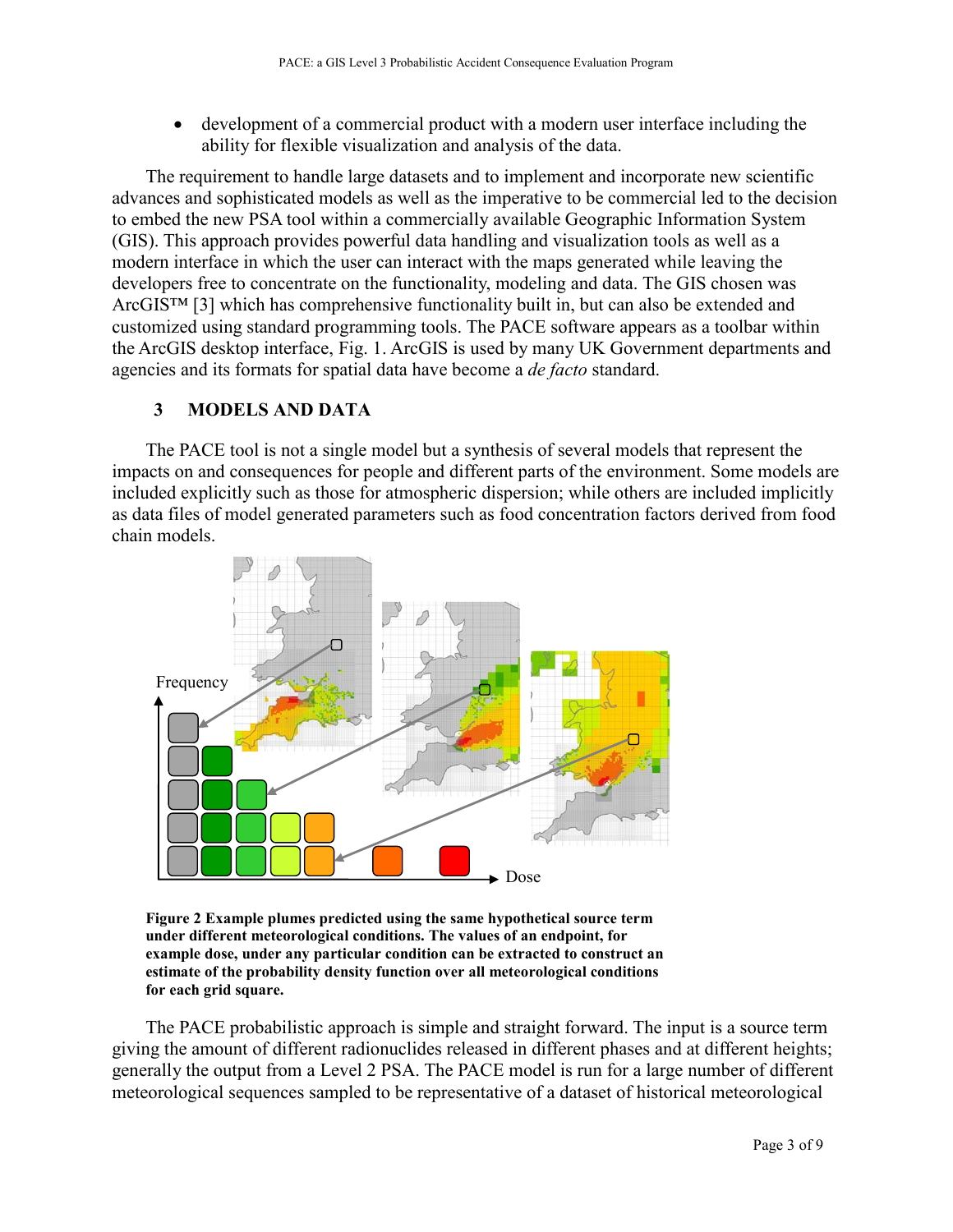conditions. For each run, doses, health effects, and economic consequence endpoints are estimated with and without mitigating countermeasures. At the end of the analysis each endpoint has a distribution of values in each grid square (Fig. 2) and a distribution of aggregated values over the whole grid from which probabilistic results can be presented.

#### **3.1 Atmospheric dispersion models**

PACE incorporates two atmospheric dispersion models. It utilizes a simple Gaussian model such as is found in older Level 3 PSA codes [1] but the full potential of the system is realized when it is run with the UK Met Office Lagrangian particle dispersion model, NAMEIII [4]. NAMEIII uses hourly numerical weather prediction (NWP) data on a 3-dimensional grid and can model dispersion realistically on regional, national and international scales.

One of the implications of using a complex model is that categorizing and assigning probabilities to different weather patterns is no longer feasible. For simple Gaussian models that rely on single site meteorological data it is reasonable to state that, for example, 60% of the time the atmospheric stability can be categorized as a particular category or that wind direction is blowing from 0 to 30 degrees from north. These categories can then be folded into a computationally efficient stratified sampling probabilistic approach. The 4-dimensional NWP data defies such simple categorization and so a more time consuming cyclic sampling approach is required whereby the model is repeatedly run on meteorological data at intervals of a fixed number of hours over several years of data.

When combined with the long running time of complex dispersion models this can mean that a full PACE analysis takes several days to complete. The computational requirements coupled with the storage requirements of the NWP data (which can be of the order of terabytes) underline the fact that this kind of analysis has only recently been practicable on a high end desktop computer.

When using a complex model in a cyclic sampling approach there is a chance of omitting weather conditions that give rise to extreme events. Using several years of NWP data and having a small cycle interval reduces the chance but increases running times and data storage requirements. This problem does not arise with Gaussian formulations using single site data that are amenable to a stratified sampling approach. However, such formulations have difficulty representing some combinations of conditions that would give extreme endpoints. For example, a plume encountering relatively calm conditions and being washed out by heavy rain over a city to produce a hotspot of exposure with a large population. Such hotspots have been a feature of real accidents and it is an advantage of PACE that it can represent them. Work comparing the results of Gaussian and Lagrangian particle models when used probabilistically as in PACE or deterministically as for emergency response is an ongoing area of investigation at PHE [5].

#### **3.2 Built environment and decontamination**

One feature that distinguishes PACE from previous Level 3 PSA codes is that it allows the population to be divided among different building types. The current version allows two building types – by default these are brick houses and multistory concrete apartment blocks – but future versions will allow more types to be added; balancing the greater realism that more environments bring with the increased computational requirements and the availability of data to support that capability.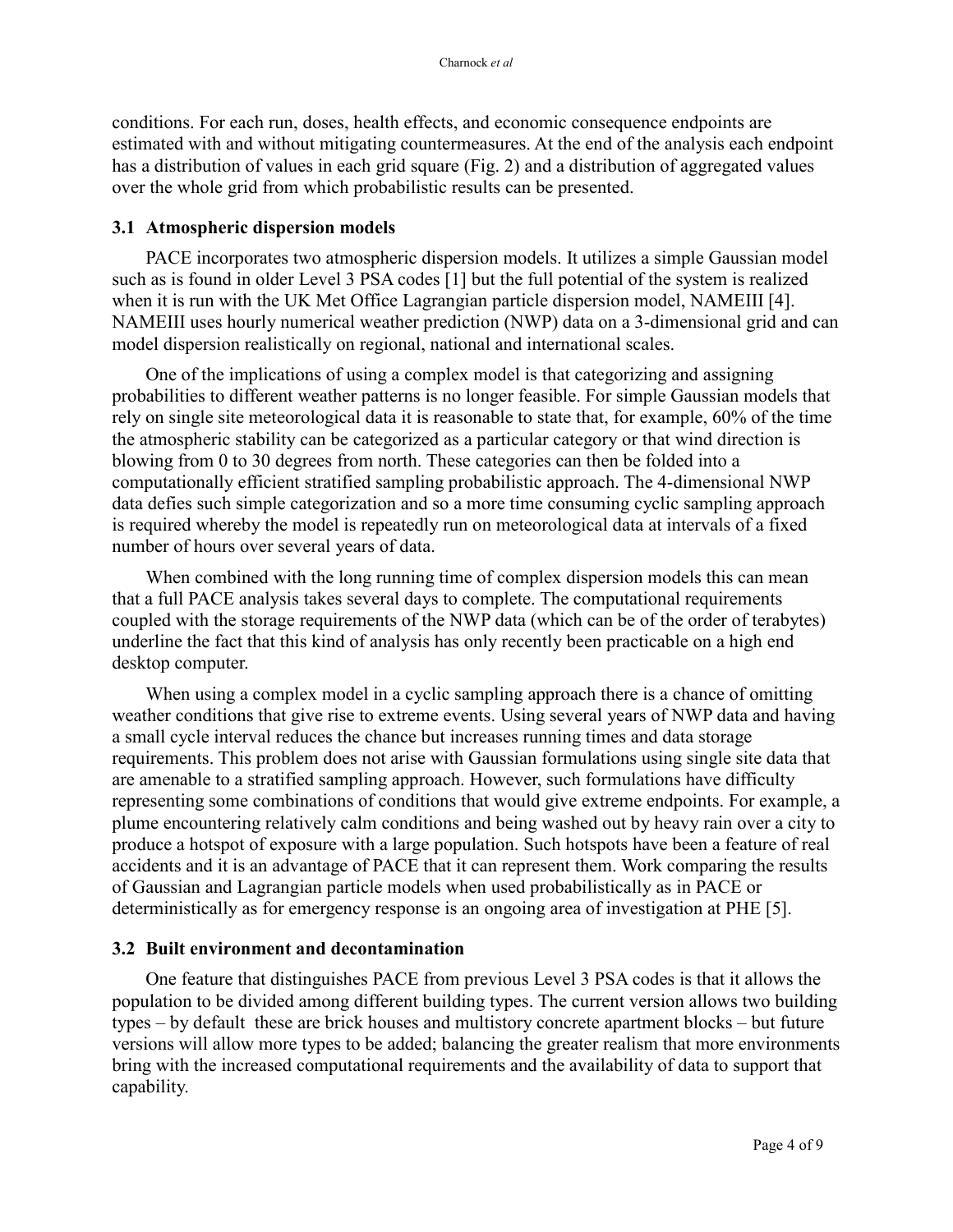Building types with their different shielding properties, affect not only the dose that the population is exposed to, but also the efficacy and cost of the clean-up operations. The ERMIN model [6] was used to generate location factors and the dose reduction expected following cleanup. However, decision-makers have very wide discretion when deciding on the detailed strategy for clean-up that cannot be contained or fully emulated by PACE. For example, the decision process leading to the strategy could be expected to incorporate public acceptability and other intangible factors as well as more readily quantifiable factors such as a radiological assessment. PACE circumvents the need to specify gradations of options and implementation rules by providing two representative packages of clean-up countermeasures. The packages were analyzed with ERMIN for the two built environments to give dose reduction factors and costs and represent a low intensity, low cost, low disruption option that includes vacuum sweeping roads and grass cutting, and a high intensity, high cost and high disruption option that includes high pressure hosing all paved surfaces, roofs and walls, soil removal, tree pruning and vacuuming interiors. The PACE user may set dose criteria to trigger one or other of these packages within a particular grid square in a particular meteorological sequence.

#### **3.3 Dose, countermeasures and health effects**

In each grid square PACE estimates doses to individuals. The pathways included are internal exposure from inhalation of radioactivity in the plume, external exposure to radiation from activity in the plume, external exposure to material deposited on skin and clothes, external exposure to radiation from activity deposited in the environment and internal exposure from inhalation of resuspended radioactive material. In addition PACE calculates the collective dose from the consumption of food produced in each grid square assuming all the food is eaten by someone somewhere. Food activity concentrations for a unit deposit are pre-calculated using the FARMLAND model [7]

PACE estimates stochastic and deterministic health effects. The default risk factors for cancers and hereditary effects are taken from ICRP [8] and the default deterministic risk function parameters for deterministic effects are from NRPB [9].

Doses and health effects can be mitigated with countermeasures. PACE allows the user to set dose criteria to trigger evacuation, sheltering and stable iodine prophylaxis, and activity concentration criteria for food restrictions. The user sets dose criteria for relocation and PACE calculates how long relocation will be required. As discussed previously the PACE user sets dose criteria for clean-up; clean-up will reduce long term doses and may reduce the duration of relocation.

Fig. 3 gives some graphic examples of PACE output and illustrates the influence of the underlying spatial datasets on which PACE relies for a hypothetical accident and location.

#### **3.4 Economics**

A nuclear accident will produce dislocations in the local, and potentially in the national, economy as the lives of people and the functioning of local businesses are disrupted. It may also cause a real or perceived deterioration of the local environment and incur additional health costs. PACE uses the COCO-2 model [2] to estimate these economic costs in each of several categories as they arise for each realization of an accident sampled from the available meteorological conditions evaluated at each grid square. It provides estimates of the national loss from the disruption of people's lives through evacuation and relocation, the disruption of business,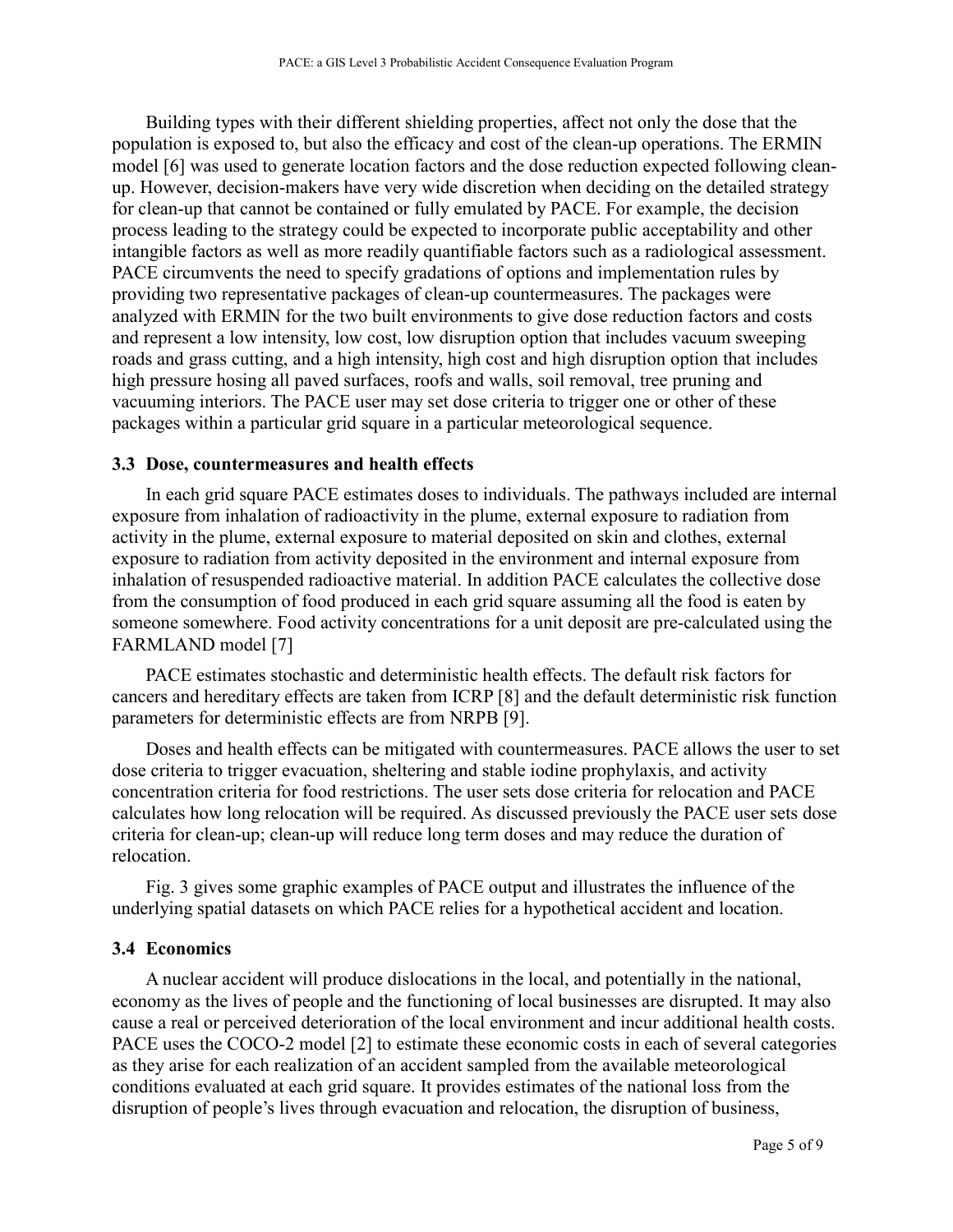restrictions placed on agriculture, the cost of radiation induced health effects, the cost of countermeasures put in place to reduce the consequences of the accident and the economic losses from reduced tourism to the region primarily affected.



**Figure 3. Typical PACE output for a hypothetical accident and location. The maps show one meteorological sequence with a plume in fairly calm conditions with a slight eastward drift. Map (a) is a prediction of the individual dose summed over all pathways except ingestion and the shape of the plume is obvious. Map (b) is a prediction of the collective dose from consumption of the milk produced in each grid square. The plume is less obvious as high doses are concentrated on grid squares with high milk production and this result is also sensitive to grid square size. Map (c) is the expected numbers of solid cancers with countermeasures applied excluding ingestion dose; as expected incidence is highest at population centers. Map (d) shows the areas where criteria for sheltering and evacuation are exceeded. Map (e) is the predicted duration of restriction on milk production. Map (f) shows the predicted indirect costs of lost tourism. This includes the disruptive effects of countermeasures and as expected the highest costs for this meteorological sequence are in the picturesque villages of the South Downs.**

**Underlying map data: © Crown copyright and database rights 2013 Ordnance Survey 100016969**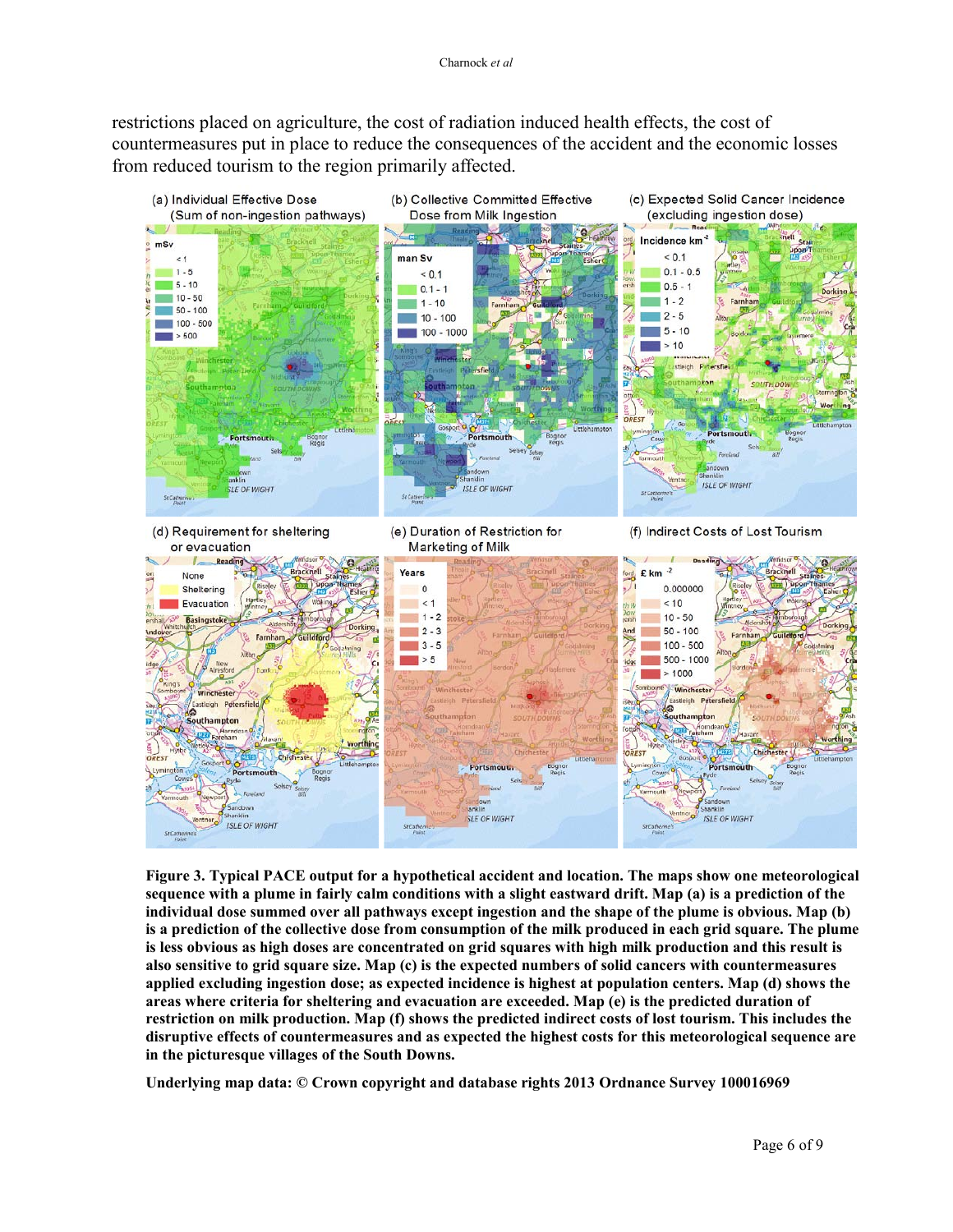The model makes use of site-specific information within a generic framework and employs Input-Output techniques to represent the effect of lost production in an affected region. This includes estimates of the direct and indirect national loss to the manufacturing, services (including tourism) and agricultural production sectors and in addition, specific tourism losses at a regional level. The opportunity has also been taken to ensure that COCO-2 is able to use the more extensive information on countermeasures that has become available with the publication of the UK Recovery Handbook [10] and importantly to consider a 'willingness to pay / quality of life' based valuation of health effects. During the development of COCO-2 comprehensive and wide ranging spatial datasets of the required input parameters were compiled for the UK and these have subsequently been incorporated into PACE.

#### **4 AGGREGATION, ANALYSIS AND VISUALIZATION**

All PACE endpoints are stored as standard ArcGIS spatial datasets and so they can be analyzed and visualized with the many toolsets available in ArcGIS. In addition PACE provides two custom tools.



**Figure 4. The PACE user interface showing the tabulation of aggregated results for a hypothetical accident and location. In this example the maximum total cost of cancers occurs with meteorological sequence 82, source term 1 but meteorological sequence 73, source term 1 gives the most people requiring evacuation. When the total deposition for both sequences is visualized using different color schemes it is clear that they produce plumes going in very different directions and impinging on different population centers.** 

**Underlying map data: © Crown copyright and database rights 2013 Ordnance Survey 100016969**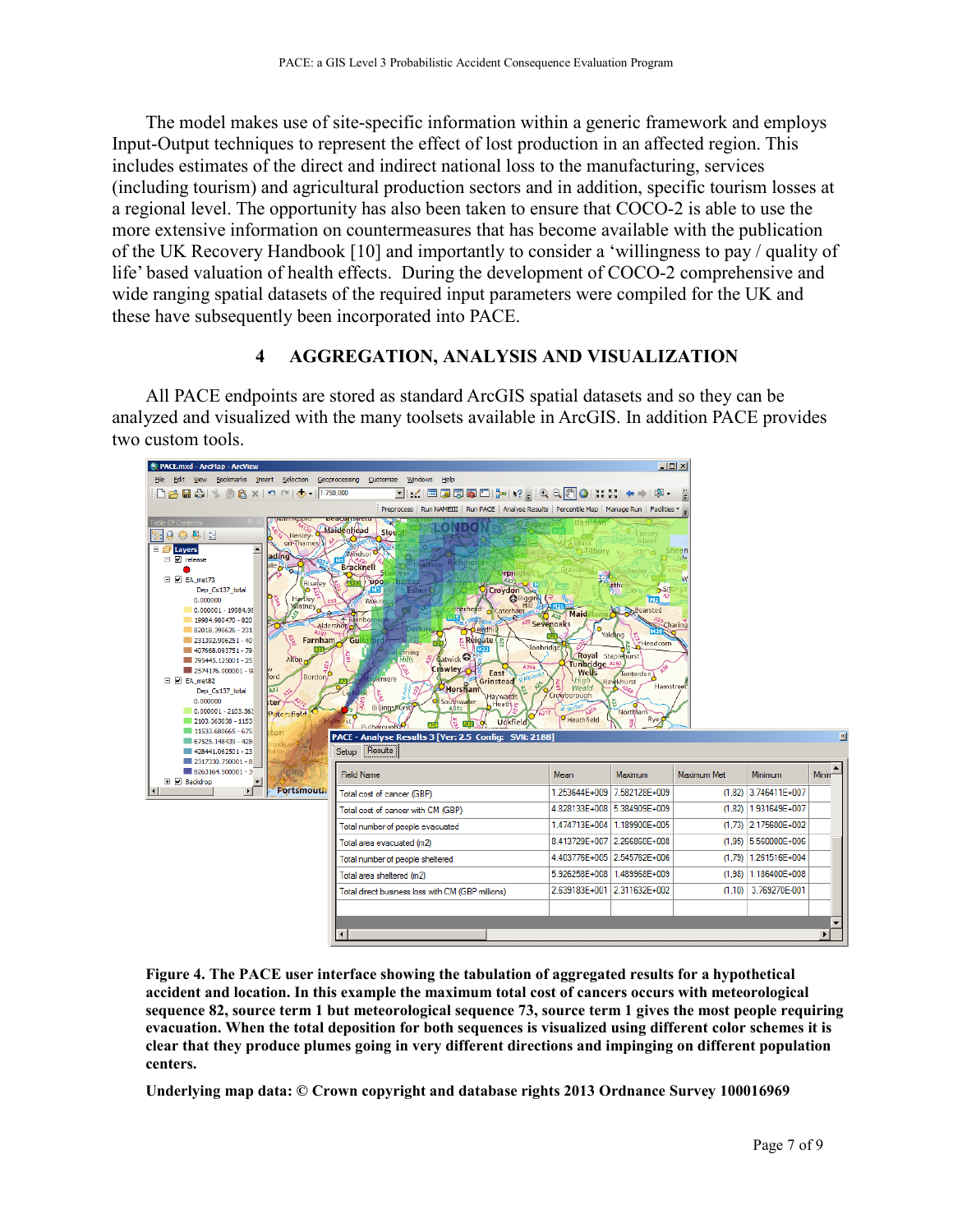There is a simple tool that aggregates PACE results in a tabular format over all grid-squares and meteorological sequences and over a number of different source terms with associated probabilities. For example, it will sum up all solid cancer fatalities in each sequence and provide the user with statistical results such as maximum, minimum and estimates of percentiles. It also allows the user to identify the meteorological sequences that give the maximum and minimum and enables the user to drill down into those sequences to ascertain why they are at the extremes of the distribution, Fig. 4.



**Figure 5. Visualization of PACE results for a hypothetical accident and location. The left hand map illustrates estimated probabilities of exceeding a 300mSv effective dose threshold at each grid square. On the right are the 95th percentile dose values; meaning 95% of the sequences predicted doses at or less than the grid-square value and only 5% exceed it**

**Underlying map data: © Crown copyright and database rights 2013 Ordnance Survey 100016969**

The second tool exploits the powerful visualization functionality of ArcGIS to display the aggregated results as maps. Taking individual total dose as an example; for each grid square the tool can simply count of the number of met sequences that exceed a user defined threshold dose or estimate the probability of that threshold dose being exceeded. Alternatively it can estimate the dose value of a user defined percentile value, e.g. 95% of the time met sequences indicate a level of dose below this value, Fig. 5.

## **5 CONCLUSIONS**

PACE has been used in-house for a number of tasks and development is ongoing with a commercial version scheduled to be available in the near future. The decision to use commercial GIS as a framework has meant that the developers are free to concentrate on functionality, modeling and data compilation, which is substantial given the range of models included, while PACE still benefits from powerful data handling and visualization capabilities, and provides the user with a flexible and modern user interface.

### **6 ACKNOWLEDGMENTS**

The authors are grateful for the help and advice of Matthew Hort and the Atmospheric Dispersion Group at the UK Met Office.